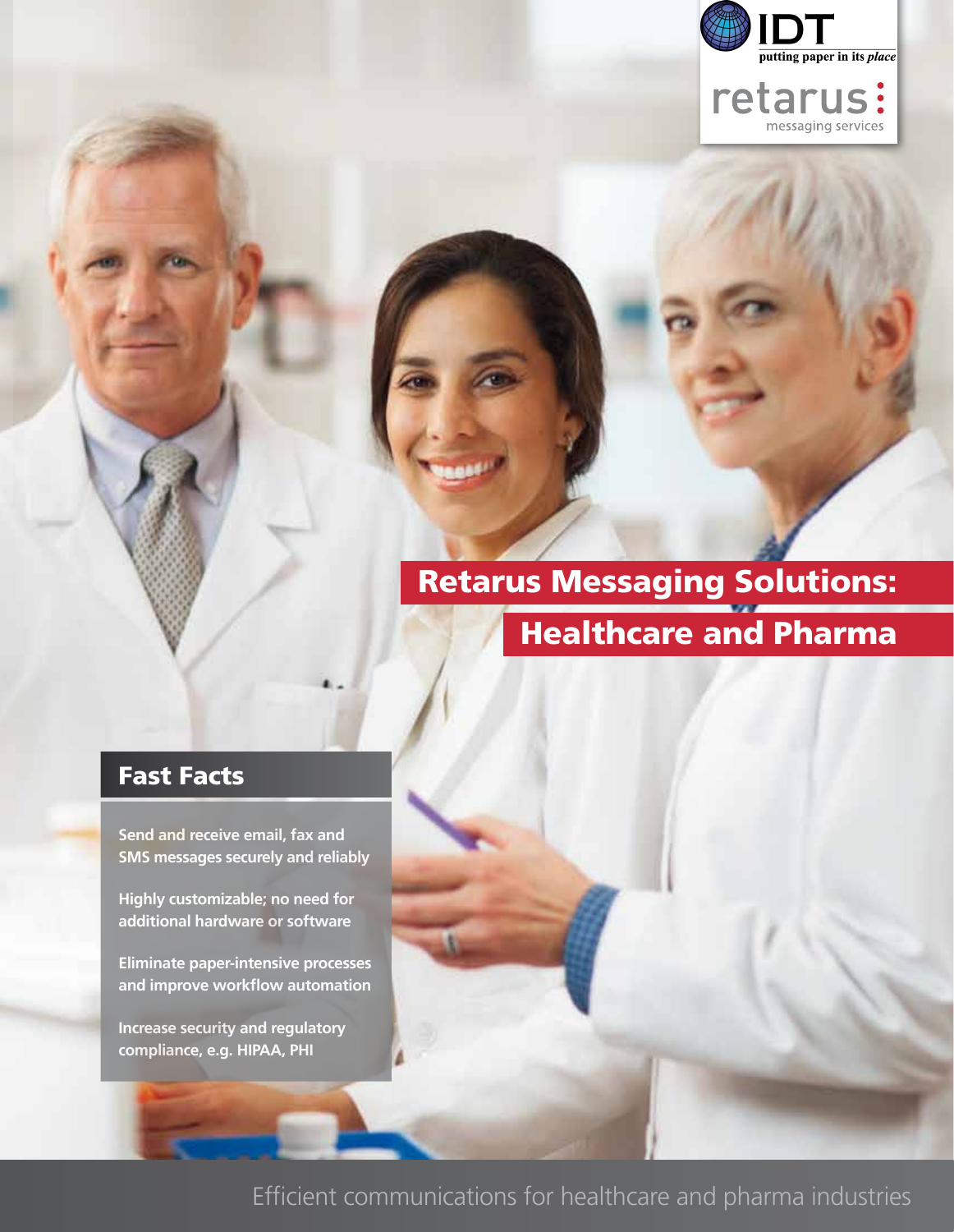## **Cloud-Based Messaging Solutions from Retarus**

In the healthcare and pharma industries, efficient and transparent communication is a top priority. With Retarus' cloud-based messaging solutions for email, fax, SMS, EDI, and workflow automation, providers can send and receive messages reliably and securely through the Retarus global network. Retarus' communication services are also easy to implement and use, with no hardware or software to install or manage. All solutions are highly customizable and secure so you have complete control of your communications. Retarus messaging solutions are designed with healthcare-specific security and compliance in mind, using highest encryption standards. Our secure solutions give you peace of mind in knowing that your messages are HIPAA and PHI compliant.

Why worry about whether a prescription was authorized? Enhance the patient experience and increase your competitive advantage today!

#### How it works



#### **Why Choose Retarus?**

Process information more efficiently

Maintain HIPAA compliance

Reduce capital & operational expenses

Improve the patient experience

Enhance staff productivity

Reduce human error



messaging services since 1992 www.idt-inc.com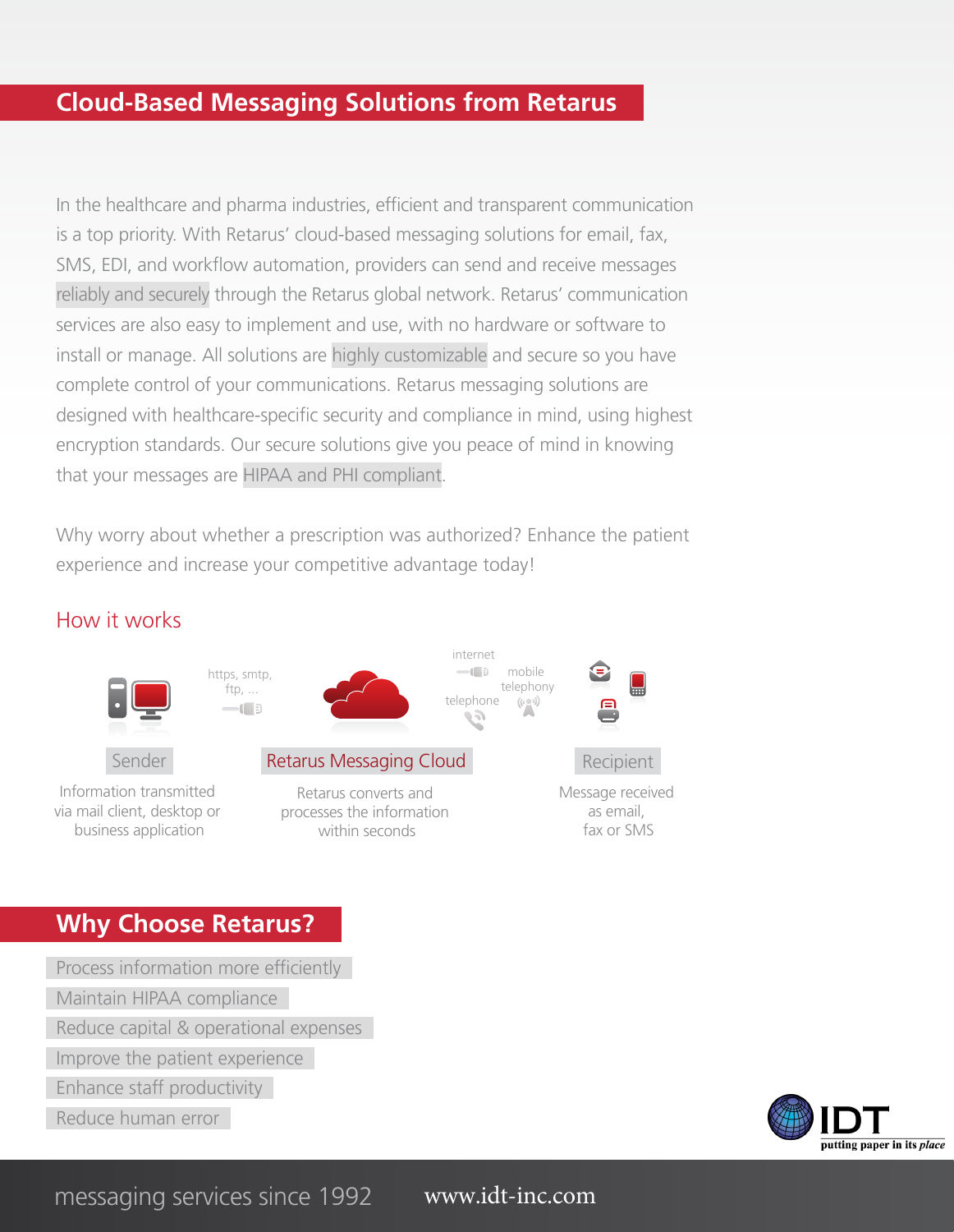

*Efficient and secure: using Retarus Messaging Cloud straight from the desktop*

*Live monitoring of documents currently being transmitted* 



*Transparency and control through highly informative statistics.*

## Improve Turnaround Time of Prior Authorizations and Refill Requests

It's a fast-paced world out there. Healthcare and pharma companies must work overtime to ensure they deliver superior customer service in an efficient and cost-effective manner. Retarus' messaging services increase efficiencies in processing Prior Authorizations and Refill Requests by reducing costs and errors associated with human processing. Our automated solutions help you avoid the delays that negatively impact delivery and overall billing so you can give your patients what they need, when they need it.

Trade slow, manual processes for fast turn-around times with Retarus' cloud-based messaging services. Retarus' multi-modal applications make it easy for you to implement automated notifications to the prescriber via Fax, Email, or SMS.

Retarus' refill solution eliminates the need for pharmacists to spend time manually authorizing refills. The pharmacy simply sends an automated request to the doctor's office to approve the refill, and then waits for the signed copy to be sent back. Once the prescription is refilled, the patient may be notified via email or SMS using Retarus' messaging services. It's that easy!

#### Enhance Patient Communications with Refill Reminders

As a healthcare professional you play a key role in maintaining your patients' wellbeing. With Retarus' Medication Reminder and Refill Reminder solutions, getting in touch with patients is no longer a difficult task. Reminders are automatically sent to their chosen contact method – whether by fax, email or SMS, ensuring the message reaches them in a convenient manner.

Retarus can work together with the pharmacy to send out reminder messages. All the patient has to do is document the method by which he/she wants to receive it, and then a reminder to refill a prescription, to pick it up from the pharmacy, or directions on proper medicine use can be sent via either Fax, Email, or SMS. Working in conjunction with the pharmacy or healthcare provider, Retarus would then send out the message directly to the patient. Healthcare providers can also use these reminders to send patients notifications when they are due to take their medicine. Finally  $$ solutions that allow you to spend more time on what matters most... your patients.

#### **Advantages at your Fingertips**

Increase refill efficiency Ensure superior service and patient satisfaction Automate medical authorization processes Notify patients by Email, Fax or SMS Streamline refill and prior authorization processes